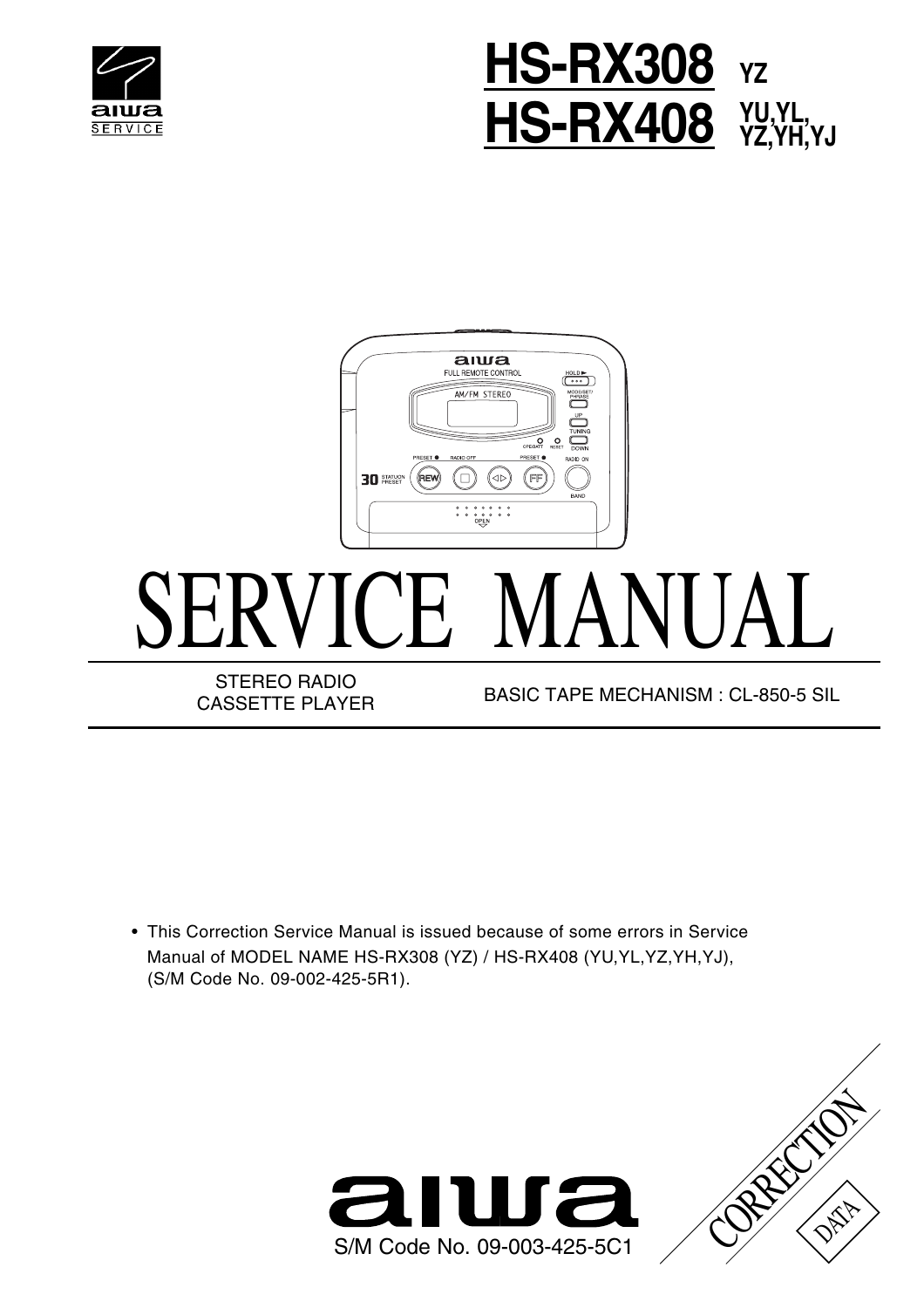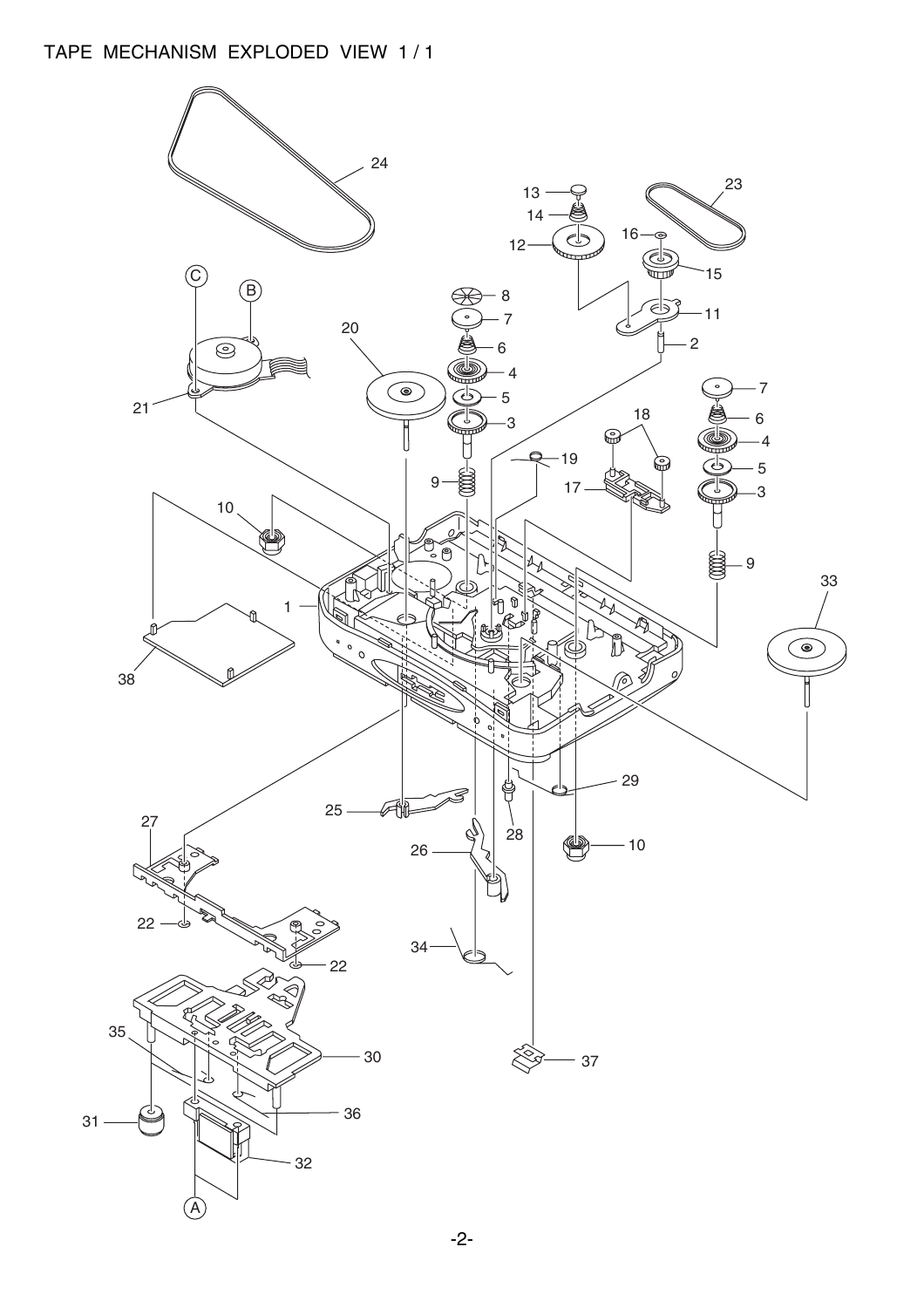## TAPE MECHANISM PARTS LIST 1 / 1

 **23 SV-500-000-000 SUB BELT 24 SV-190-000-000 MAIN BELT 25 S8-505-100-000 FWD ARM**

| REF. NO. | PART NO.                   | <b>DESCRIPTION</b><br>KANRI | REF. NO. | PART NO.                   | kanri | <b>DESCRIPTION</b>  |
|----------|----------------------------|-----------------------------|----------|----------------------------|-------|---------------------|
|          |                            | NO.                         |          |                            | NO.   |                     |
|          | 1 8A-HR8-003-010           | FRAME CENTER                |          | 26 S8-505-110-000          |       | REV ARM             |
|          | $2$ S8-505-240-000         | <b>GEAR SHAFT</b>           |          | 27 S8-505-260-000          |       | SUB CHASSIS         |
|          | $3$ $$8 - 505 - 070 - 000$ | REEL GEAR T                 |          | 28 S8-505-160-000          |       | REV SELECT          |
|          | $4$ S8-505-080-000         | CLUTCH GEAR                 |          | 29 S8-505-190-000          |       | SELECT SP           |
|          | $5$ $S8 - 505 - 300 - 000$ | <b>FELT</b>                 |          | 30 S8-505-020-000          |       | <b>HEAD BASE</b>    |
|          | $6$ $S8 - 505 - 200 - 000$ | CLUTCH SP                   |          | 31 S7-000-080-000          |       | PINCH ROLLER        |
|          | $7$ S8-505-120-000         | REEL GEAR BUSH              |          | 32 87-A91-019-010          |       | HEAD ASSY (PH8ZM-3) |
|          | 8 S8-505-290-000           | REFLECTING PLATE            |          | 33 S8-550-4K0-000          |       | FLYWHEEL L ASSY     |
| 9        | S8-505-210-000             | <b>BRACK TENSHION SP</b>    |          | 34 S8-300-160-000          |       | HEAD BASE SP        |
| 10       | $S8 - 000 - 100 - 000$     | REEL CAP                    |          | 35 S8-300-170-000          |       | PINCH SP FWD        |
|          | 11 S8-505-090-000          | FWD GEAR PLATE              |          | 36 S8-500-090-000          |       | PINCH SP REV        |
|          | 12 S8-505-060-000          | <b>FWD GEAR</b>             |          | 37 8A-HR8-214-010          |       | SPR-P CASS          |
|          | 13 S8-505-250-000          | <b>GEAR PLATE PIN</b>       |          | 38 S8-505-130-000          |       | COVER               |
|          | 14 S8-505-220-000          | FWD GEAR SP                 |          | A S1-PB1-7X5-500           |       | SCREW 1.7-5.5       |
|          | 15 S8-505-050-000          | <b>CENTER GEAR</b>          |          | B S3-PY1-7X2-500           |       | SCREW 1.7-2.5       |
|          | 16 S1-2X2-5X0-25L          | L CUT W                     |          | $C$ $S3 - PB1 - 7X3 - 000$ |       | <b>SCREW</b>        |
|          | 17 S8-505-320-000          | FF GEAR HOLDER              |          |                            |       |                     |
|          | 18 S8-505-330-000          | FF GEAR                     |          |                            |       |                     |
|          | 19 S8-505-310-000          | <b>GEAR HOLDER SP</b>       |          |                            |       |                     |
| 20       | S8-550-3K0-000             | FLYWHEEL R ASSY             |          |                            |       |                     |
| 21       | 87-A91-563-010             | MOTOR (IBIGB02)             |          |                            |       |                     |
| 22       | S1-2X2-5X0-1LC             | L CUT W                     |          |                            |       |                     |